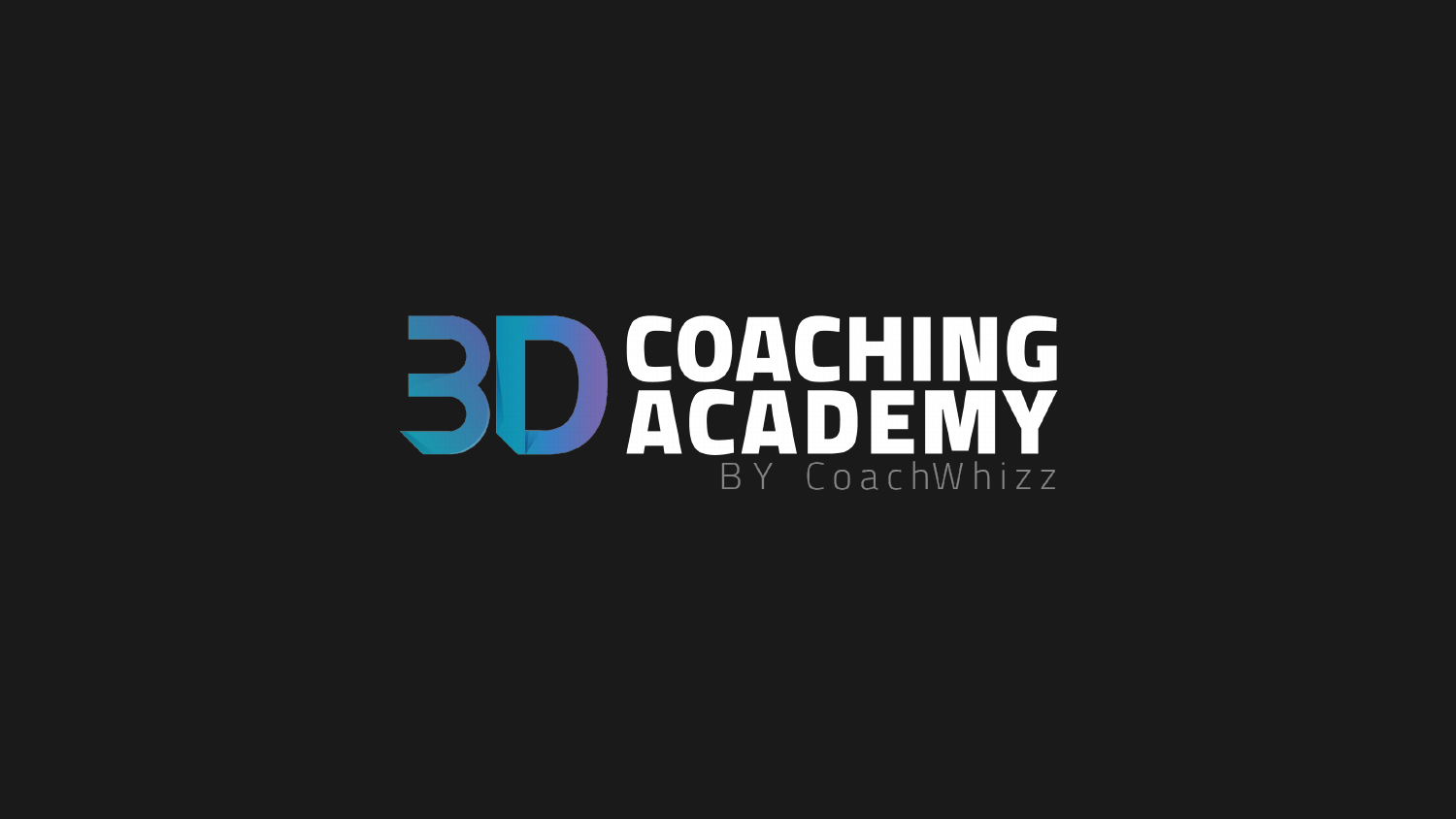## **Is it a 100% Heartfelt or is it a NO!!**

Use this list to help you decide what to keep and commit to and what you can pass up and say **NO** to.

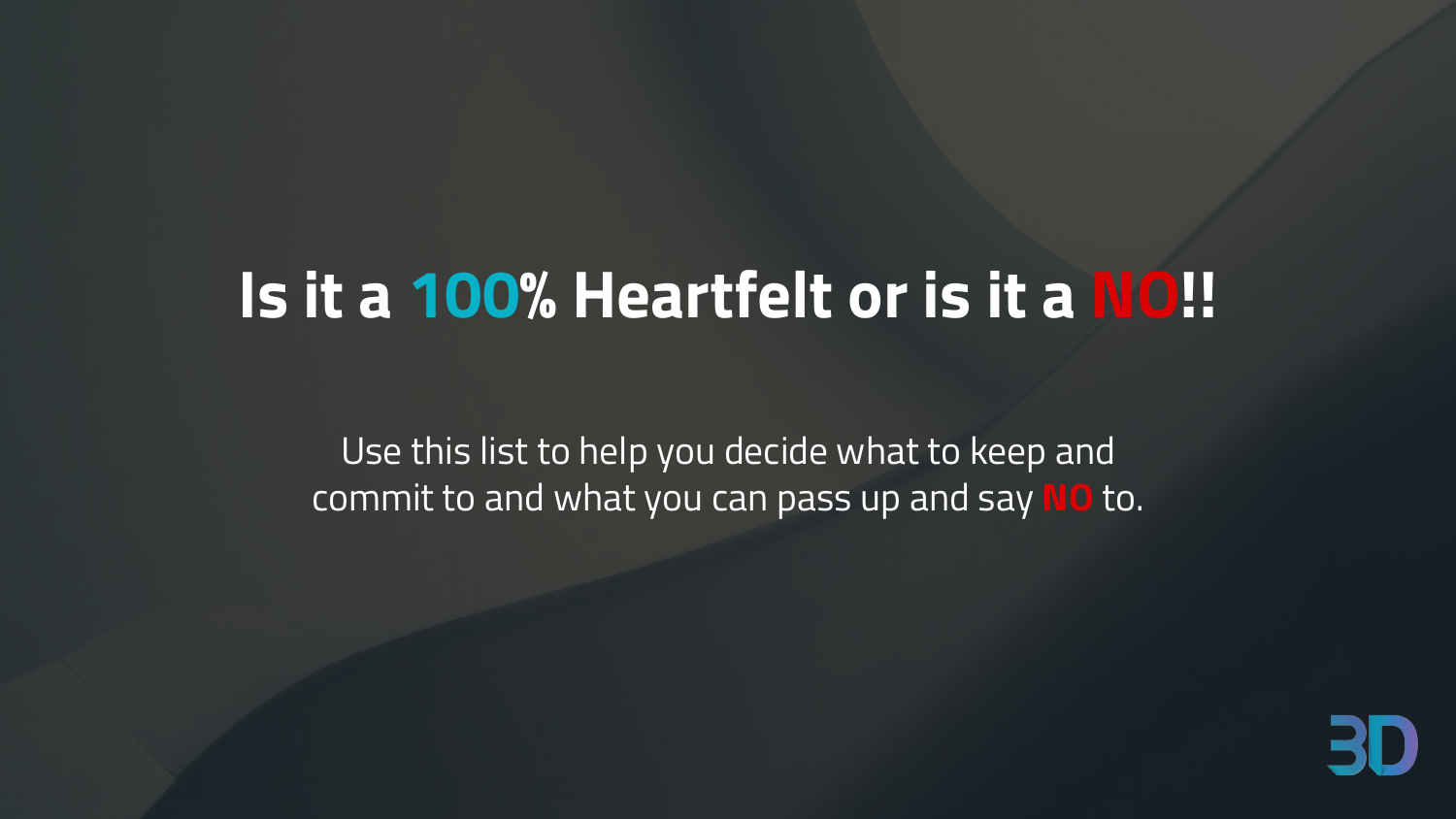**It may seem that we often overload ourselves whether it projects at work, social engagements with friends, or even finances with too many monthly expenses and commitments. Some we don't even use, or are not full-heartedly interested or invested in.**

**This tool is to help you sort that out, and clearly distinguish what you want to keep and what you choose to pass up and say No.**

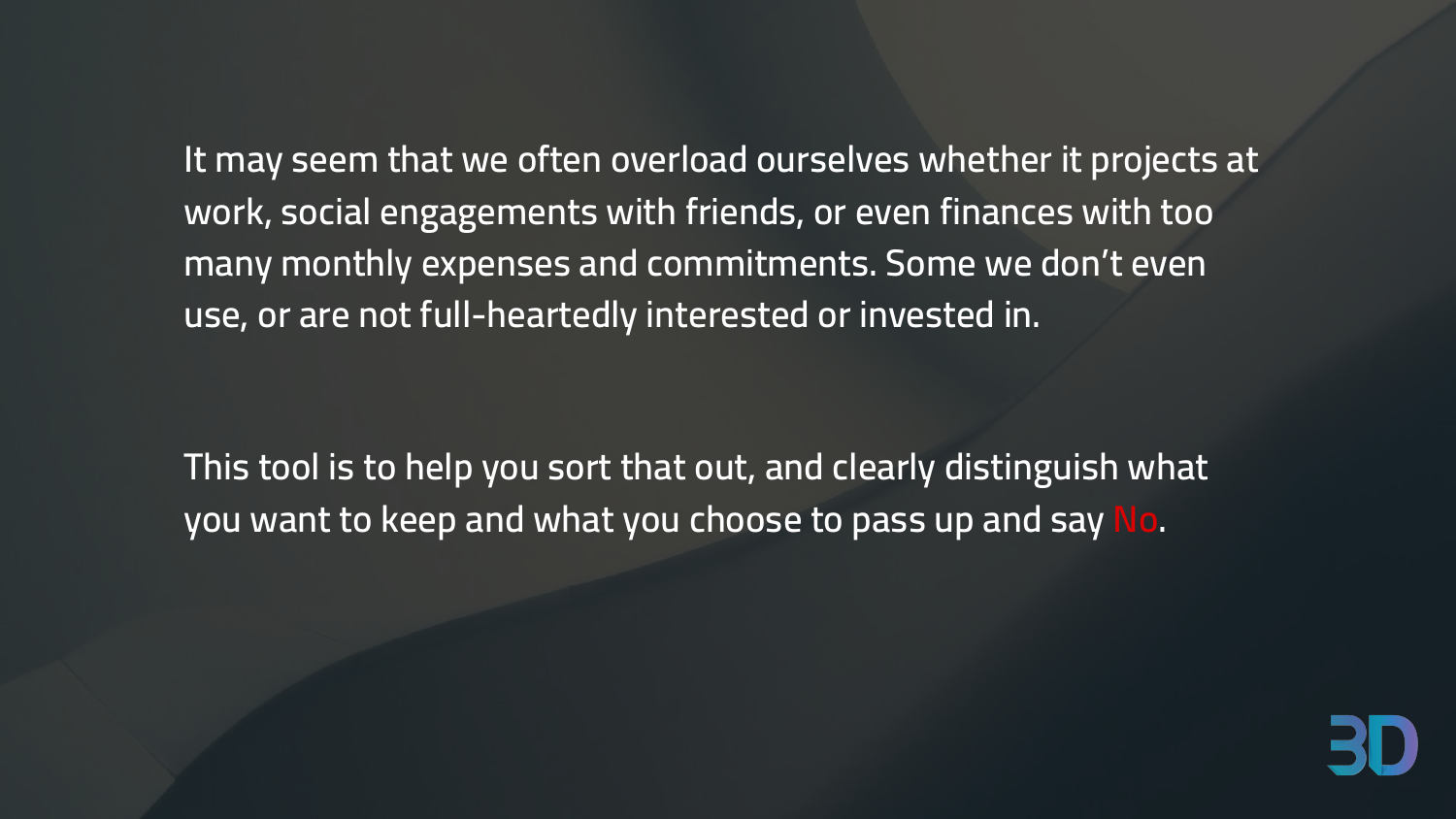- Choose what you are looking to sort out. Example: subscriptions, weekly social engagements/invitations, tasks at work or home. Title the Chart with whatever it is you are working out.
- Then in the section 100% YES write the ones you wholeheartedly want to keep and are 100% committed to. \*not the ones you seem to think you are obliged to. But rather those that drive you to a YES!
- The ones you know right off the bat that they are more like a NO, but you have not said it yet. Those... put them in the NO column.
- Then the Maybes, these are the things your not quite sure of, not a 100% YES and not quite a NO. List them in the Maybe section.

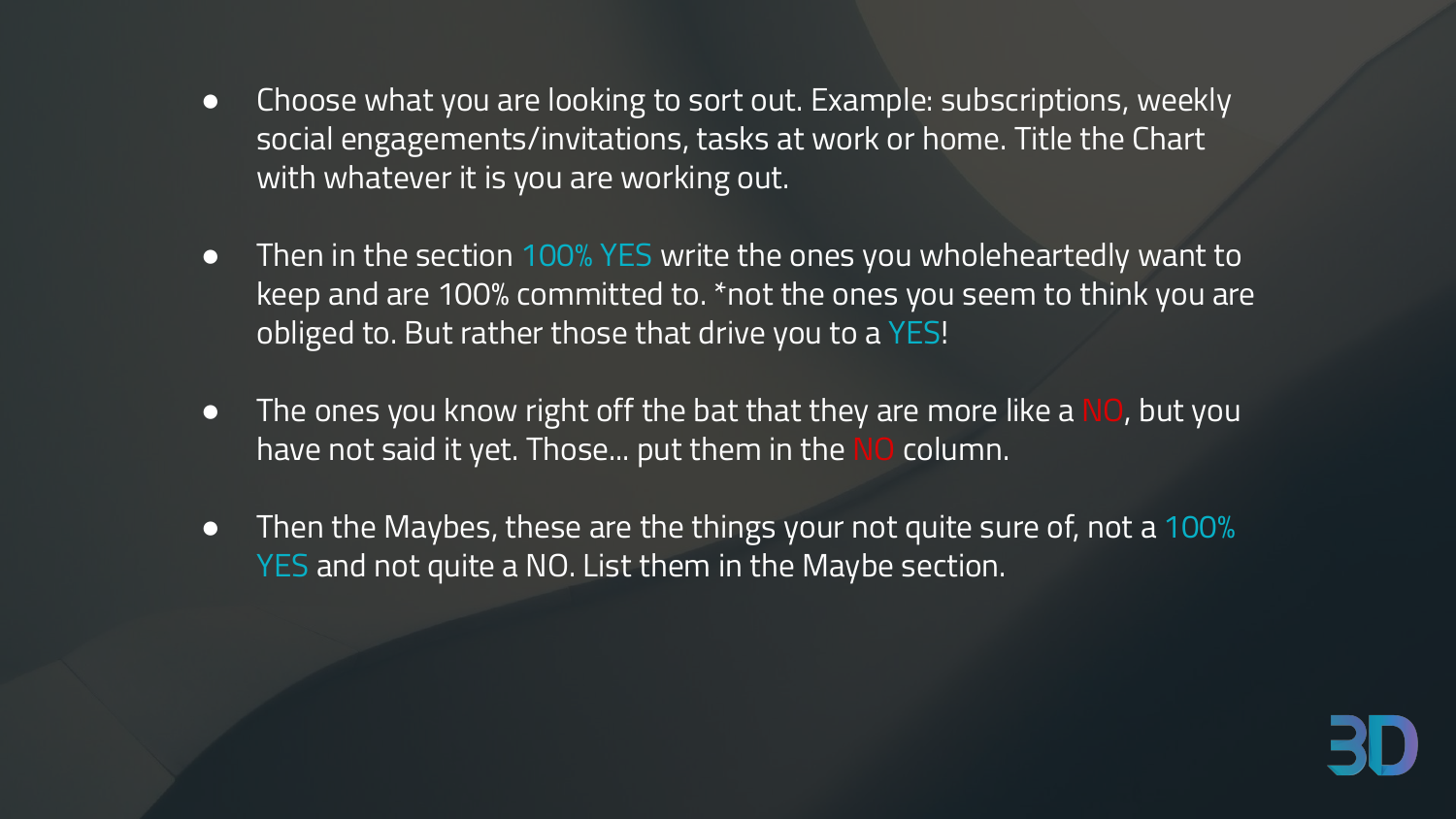- At this point, you have your wholeheartedly 100% YES set up.
- Then the No's. Get ready to either politely decline..."I would love to have helped you out/ attended/taken this on/accept the invitation, but unfortunately, I am not able to. Thank you for thinking of/asking me." That was an example...you can figure it out ;) or you simply say No. (full stop) never need to explain yourself. No. It is a complete sentence. We need more No's than Yes's in our lives!
- Then the maybes, those you can leave aside and see if any turn up into a 100% Yes or No! Leave them there till you see how you choose to filter them out. They are most likely in the Maybe column because they are not such a priority and some fade away on their own.

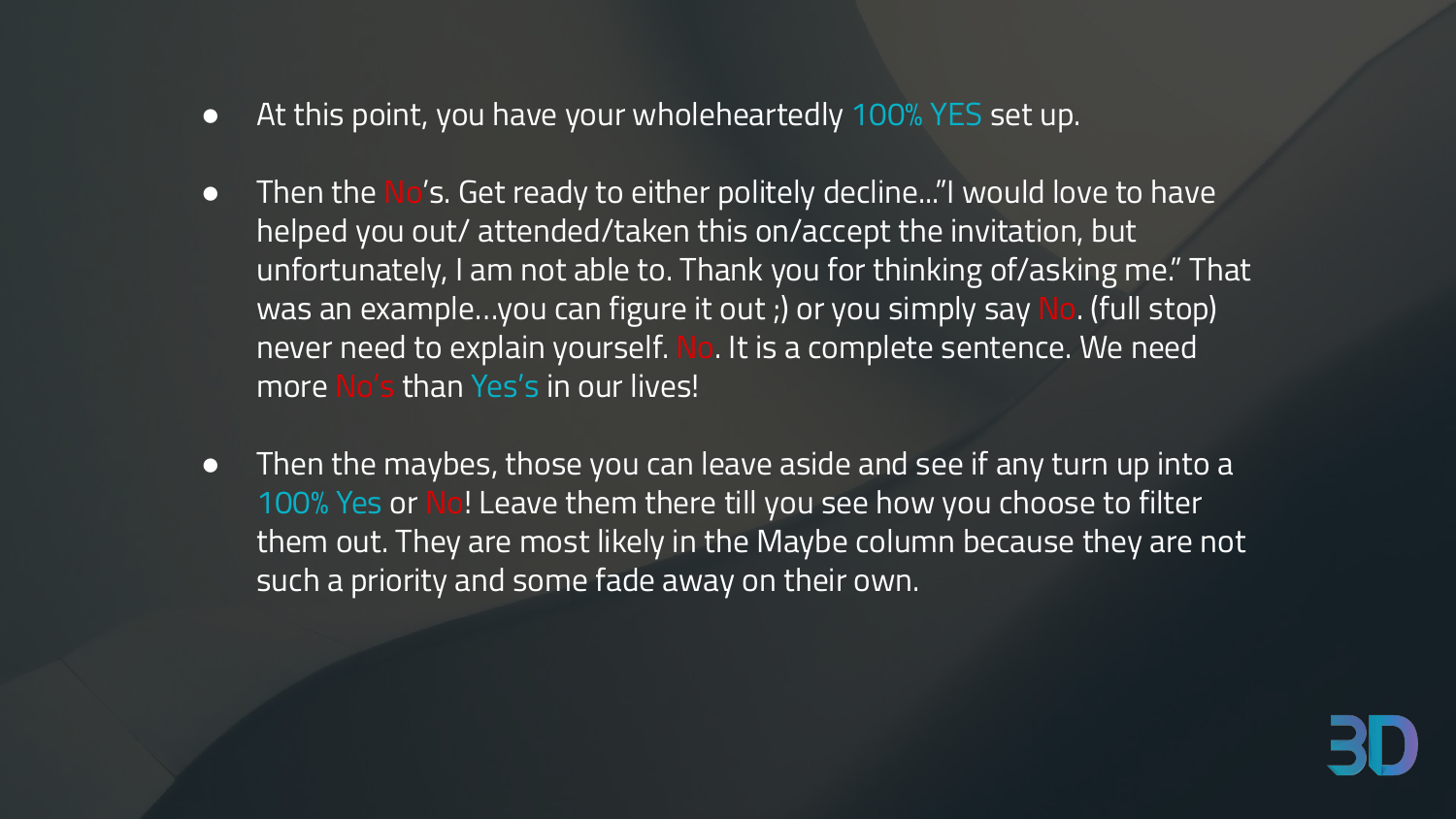| <b>100% YES</b> | <b>NO</b> | <b>MAYBE</b> |  |
|-----------------|-----------|--------------|--|
|                 |           |              |  |
|                 |           |              |  |
|                 |           |              |  |
|                 |           |              |  |
|                 |           |              |  |
|                 |           |              |  |
|                 |           |              |  |
|                 |           |              |  |
|                 |           |              |  |

B